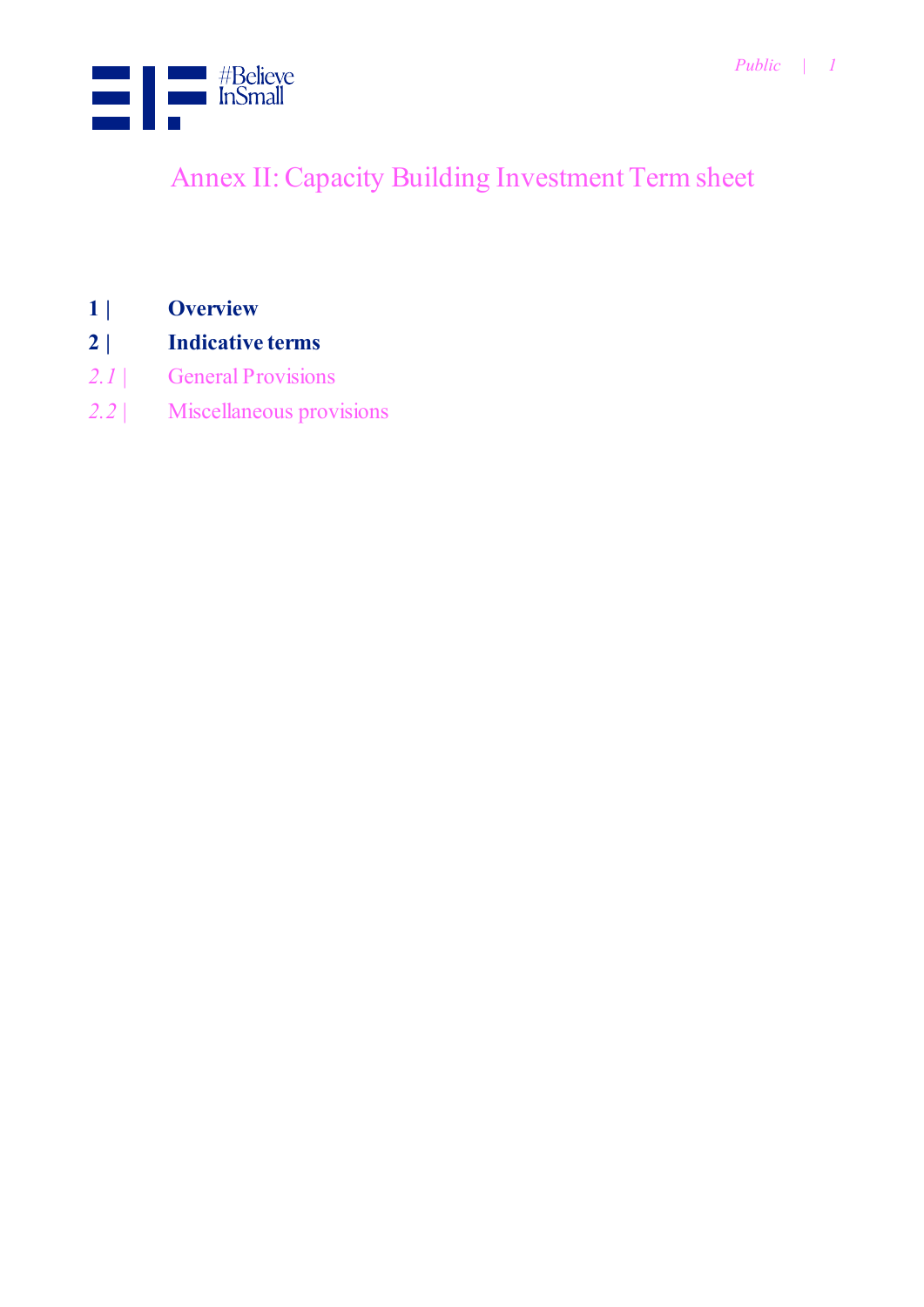#### **1 | Overview**

Under the Capacity Building Investment (''CBI'') Product, EIF may provide financing to selected Financial Intermediaries mainly in the form of subordinated loans, which comply with the criteria set out in this Call, including:

- 1. This document setting out the indicative terms of the CBI Operation,
- 2. The terms applicable to the InvestEU CBI Product, and
- 3. Any additional criteria set out in the Individual CBI Agreement (as described below).

Investments made under this product are not linked to the origination of a supported portfolio of loans in microfinance, social entrepreneurship and skills and education finance. However, in order to be eligible for investment, the intermediary should be primarily operating in the microfinance, social entrepreneurs hip finance and/or skills, education and training finance spaces and should be able to provide financing to or serve the Target Areas as further described below.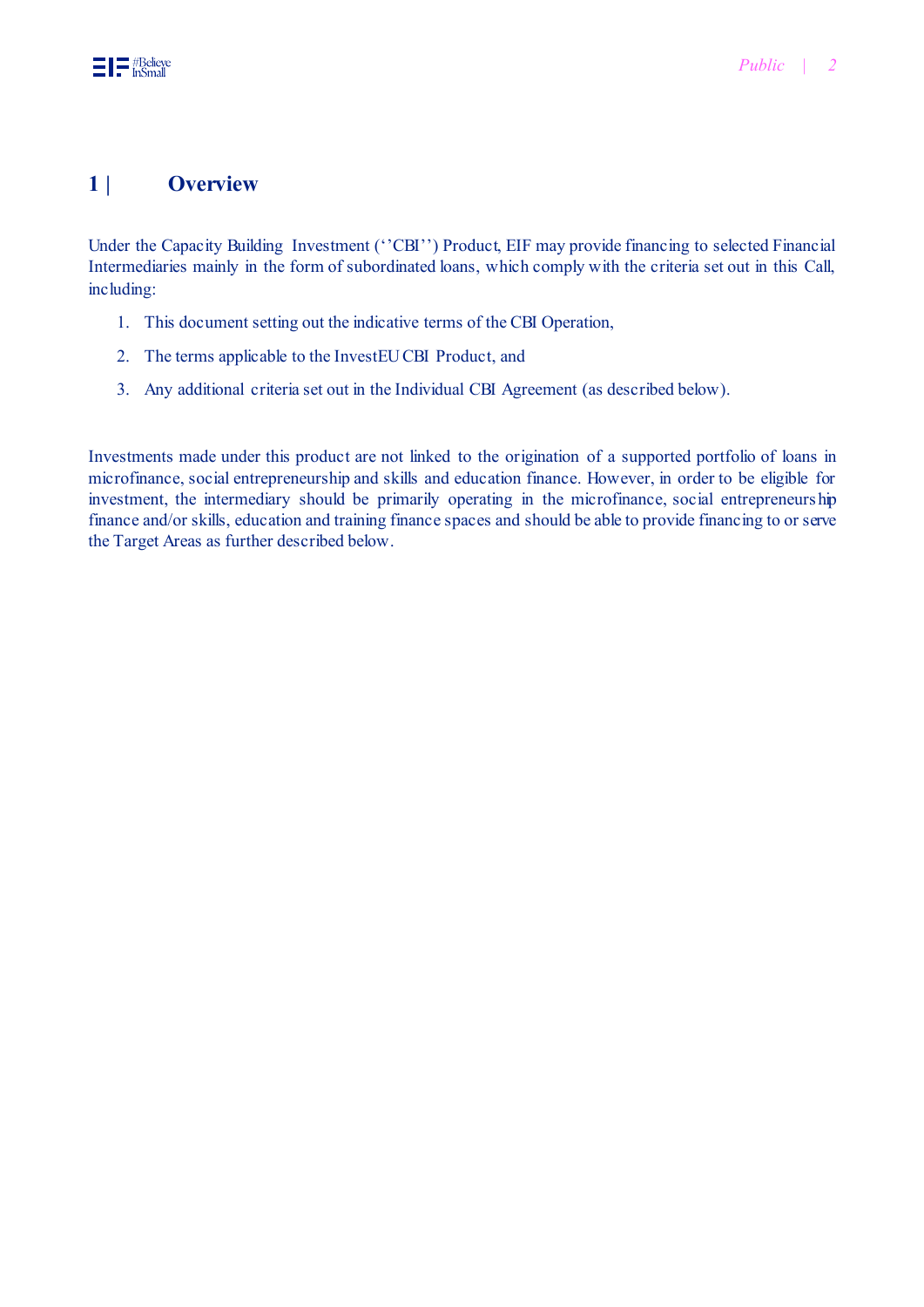## **2 | Indicative terms of the Capacity Building Investment ("CBI")**

#### <span id="page-2-0"></span>2.1 | General Provisions

| <b>Form of a CBI</b><br><b>Operation</b>    | A CBI Operation covers an investment <sup>1</sup> made by the EIF mainly in the form of<br>subordinated loans. When and if deemed relevant, the subordinated loans provided to<br>the Financial Intermediary may be intended to be compliant with the requirements of<br>Tier 2 instruments under the Regulation (EU) No 575/2013 of the European<br>Parliament and of the Council of 26 June 2013 on prudential requirements for credit<br>institutions and investment firms and amending Regulation (EU) No 648/2012 (OJ L<br>176, 27.6.2013, p. 1, as amended from time to time) or other similar requirements<br>under the laws, regulations or rules in the relevant jurisdiction.                                                                                                                                                                                                                                                                                                                                                                                                                                                                   |  |
|---------------------------------------------|-----------------------------------------------------------------------------------------------------------------------------------------------------------------------------------------------------------------------------------------------------------------------------------------------------------------------------------------------------------------------------------------------------------------------------------------------------------------------------------------------------------------------------------------------------------------------------------------------------------------------------------------------------------------------------------------------------------------------------------------------------------------------------------------------------------------------------------------------------------------------------------------------------------------------------------------------------------------------------------------------------------------------------------------------------------------------------------------------------------------------------------------------------------|--|
| <b>Purpose of a CBI</b><br><b>Operation</b> | The purpose of the CBI Operation may include:<br>investment in organisational development and expansion of the Financial<br>(i)<br>Intermediary, including branch expansion, scaling up or building up of IT<br>infrastructure (e.g. mobile banking, etc.), investment in human resources<br>such as recruitment and training of staff;<br>strengthening operational and institutional capabilities<br>aiming at<br>(ii)<br>contributing to the sustainability of the Financial Intermediary, including<br>Greenfield Institutions; this includes, inter alia, investments in working<br>capital and in improving the strategic/governance capabilities of the<br>Financial Intermediary in order to maintain a balanced business, financial<br>sustainability and social performance focus, and<br>(iii) institutional capacity building to increase the indebtedness capacity of<br>Financial Intermediaries while supporting them to retain a balanced<br>socio-commercial orientation.<br>CBI Operations shall not directly finance the Financial Intermediary's loan portfolio.<br>CBI Operation shall not support any InvestEU Excluded Activities. |  |
| <b>Maturity of CBI</b><br><b>Operations</b> | The maturity of a CBI Operation shall be set taking into account the respective<br>requirements for Tier 2 capital applicable in the relevant jurisdiction. For CBI<br>Operations, which do not aim at the Tier 2 capital treatment by the Financial<br>Intermediary, the maximum scheduled maturity of the CBI Operation shall not exceed<br>10 years.                                                                                                                                                                                                                                                                                                                                                                                                                                                                                                                                                                                                                                                                                                                                                                                                   |  |
| <b>Implementation</b><br>period             | The EIF may enter into a CBI Agreement with a Financial Intermediary until 31<br>December 2028, provided that the EIF governing bodies has approved the relevant<br>investment before 31 December 2027.                                                                                                                                                                                                                                                                                                                                                                                                                                                                                                                                                                                                                                                                                                                                                                                                                                                                                                                                                   |  |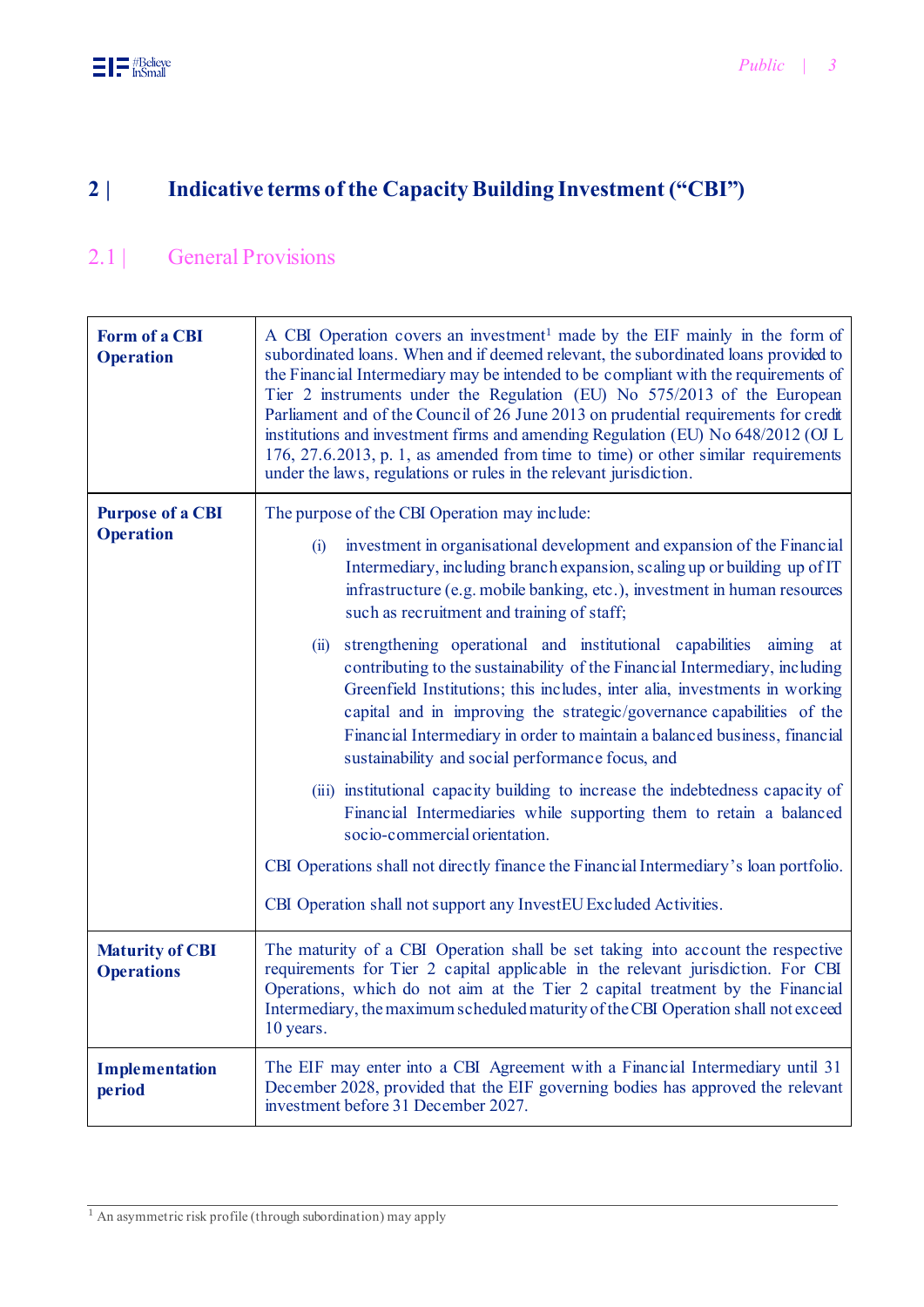

| <b>Early Termination</b>                    | Depending on the type of subordinated loan, the CBI Agreement may contain certain<br>events of default, related to non-payment, breach of obligation, insolvency,<br>unlawfulness, Restrictive Measures and misrepresentation.<br>The occurrence of an event of default, if it has not been remedied within the relevant<br>grace period (if any), may result in the termination of the CBI Operation before the<br>termination date under the relevant CBI Agreement.                                                              |
|---------------------------------------------|-------------------------------------------------------------------------------------------------------------------------------------------------------------------------------------------------------------------------------------------------------------------------------------------------------------------------------------------------------------------------------------------------------------------------------------------------------------------------------------------------------------------------------------|
| <b>Currency</b>                             | The CBI Agreement can be expressed in (i) EUR, or (ii) another tradeable currency<br>that is the legal tender of the Member State where the Financial Intermediary is<br>established, or (iii) currencies other than the legal tender of the Member State where<br>the Financial Intermediary is established and other than EUR, only when there is a<br>strong economic rationale for doing so (the "Base Currency"). All amounts and<br>payments under the CBI Agreement by and to the EIF shall be made in the Base<br>Currency. |
| <b>Language and</b><br><b>Governing Law</b> | The terms of the CBI Agreement shall be in the English language and shall be<br>governed by the laws of Luxembourg.                                                                                                                                                                                                                                                                                                                                                                                                                 |
| <b>Limits</b>                               | EIF may provide up to EUR 5 million under a CBI Operation.                                                                                                                                                                                                                                                                                                                                                                                                                                                                          |
| <b>Target Areas</b>                         | A CBI Operation can be concluded with any Financial Intermediary operating in the<br>microfinance, social enterprise finance and/or skills, education and training finance<br>spaces that is able to provide financing to and/or is serving the Target Areas of<br>microfinance, social entrepreneurship and skills, education and training.                                                                                                                                                                                        |
| <b>Pricing</b>                              | The CBI Operations shall be priced in accordance with EIF policies and procedures<br>for such type of operations, taking into account the credit rating of the Financial<br>Intermediary, prevailing market conditions at the date of the CBI Operation and terms<br>of similar financing obtained by the Financial Intermediary prior to the date of the<br>CBI Operation.                                                                                                                                                         |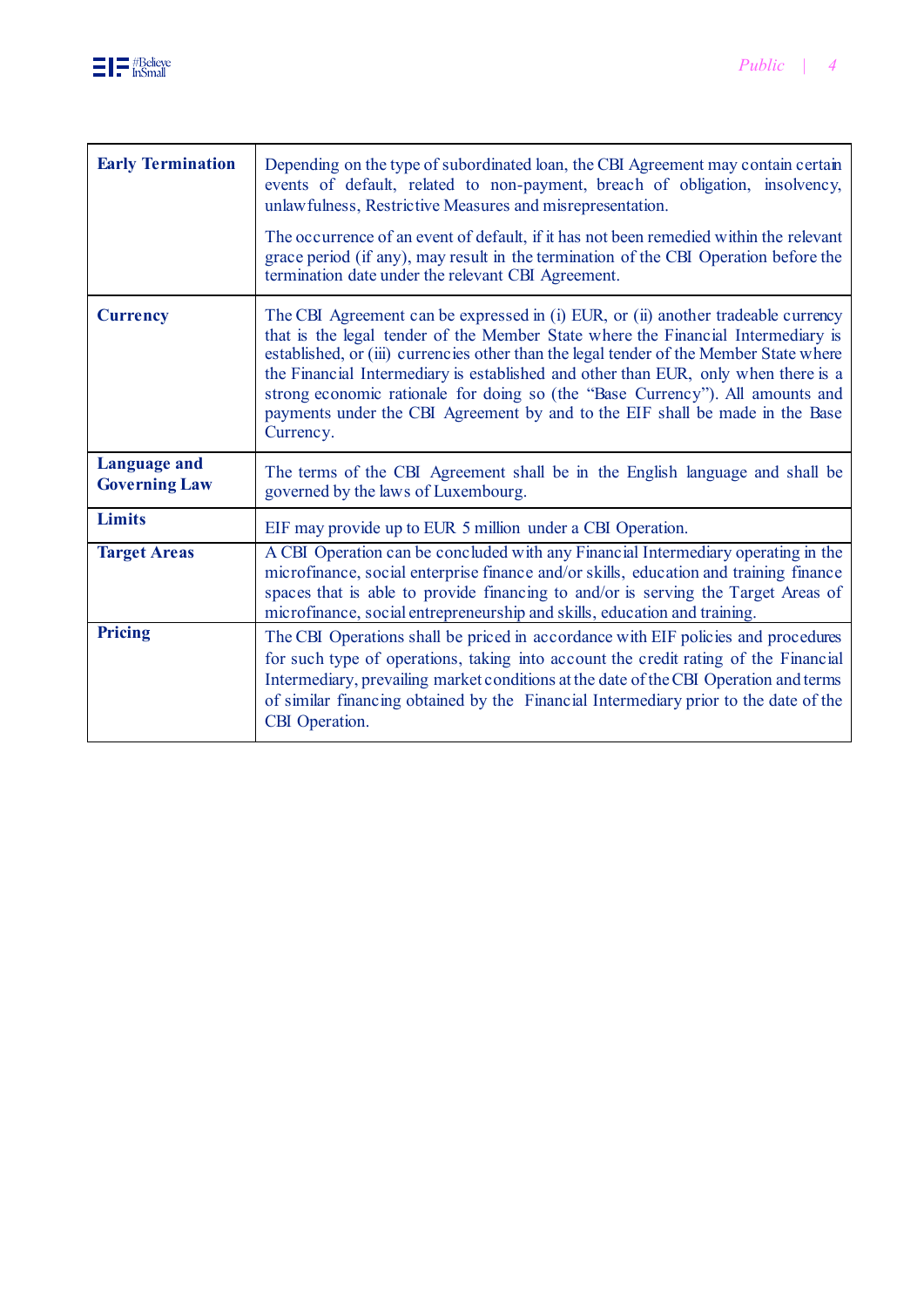## <span id="page-4-0"></span>2.2 | Miscellaneous provisions

| <b>European Code of Good</b><br><b>Conduct for Microcredit</b><br><b>Provision</b> | Regarding Financial Intermediaries active in microfinance, the applicant has to<br>sign up to or endorse the European Code of Good Conduct for Microcredit<br>Provision (as amended from time to time, the "Code").                                                                                                                                                                                                                                                                                                                                                                      |
|------------------------------------------------------------------------------------|------------------------------------------------------------------------------------------------------------------------------------------------------------------------------------------------------------------------------------------------------------------------------------------------------------------------------------------------------------------------------------------------------------------------------------------------------------------------------------------------------------------------------------------------------------------------------------------|
|                                                                                    | In addition, the non-bank Financial Intermediary shall be required to comply<br>with the Code within a limited grace period: 18 months for Brownfield<br>Institutions, 36 months for Greenfield Institutions.                                                                                                                                                                                                                                                                                                                                                                            |
|                                                                                    | For the avoidance of doubt, applicants holding a banking license in accordance<br>with the applicable laws shall qualify as banks and are required to endorse the<br>Code. Other entities, referred to as "non-banks" in this Term Sheet, are required<br>to sign up to the Code. In exceptional cases whereby an applicant does not<br>qualify as a bank but the endorsement of the Code (instead of signing up to the<br>Code) may be justified, the EIF and the Commission shall agree on the<br>appropriate alternative approach.                                                    |
| <b>Governance</b>                                                                  | Under CBI Operations, to be determined on a case-by-case basis, EIF may<br>appoint a representative in the relevant governance body of the Financial<br>Intermediary in duly justified cases, for instance when the representation is<br>deemed relevant as per EIF's assessment.                                                                                                                                                                                                                                                                                                        |
| <b>Know your Customer</b>                                                          | The Financial Intermediary shall, prior to the signature of the CBI Agreement,<br>disclose to the EIF information on its beneficial ownership and at any time<br>thereafter, promptly inform the EIF of any change in its beneficial ownership.                                                                                                                                                                                                                                                                                                                                          |
| <b>Monitoring and Auditing</b>                                                     | Financial Intermediaries shall agree to allow and to provide access to<br>documents and premises related to the CBI Operation for the representatives of<br>the European Commission (including the European Anti-Fraud Office<br>(OLAF)), the European Public Prosecutor's Office (EPPO), the European Court<br>of Auditors, EIF, agents of EIF, EIB and any other European Union institution<br>or European Union body which is entitled to verify the use of the CBI Operation<br>and any other duly authorized body under applicable law to carry out audit or<br>control activities. |
| <b>Publicity</b>                                                                   | The Financial Intermediary will be required to ensure the visibility of the<br>European Union support on its website and, if relevant, in its promotional<br>material, through the inclusion of the Union Emblem and a statement that the<br>Financial Intermediary is benefitting from support from the European Union<br>under the InvestEU Fund.                                                                                                                                                                                                                                      |
| <b>Record keeping</b>                                                              | The Financial Intermediary shall maintain or be able to produce all the<br>documentation related to the implementation of the CBI Agreement for a period<br>of five (5) years following the maturity date of the relevant CBI Agreement.                                                                                                                                                                                                                                                                                                                                                 |
| <b>Reporting</b>                                                                   | The Financial Intermediary shall provide EIF with regular information<br>according to the schedule agreed in the CBI Agreement, in particular on the<br>purpose of the investment financed under the CBI Operation.                                                                                                                                                                                                                                                                                                                                                                      |
|                                                                                    | Other reporting may be required from the Financial Intermediary as per specific<br>schedule to the CBI Agreement.                                                                                                                                                                                                                                                                                                                                                                                                                                                                        |